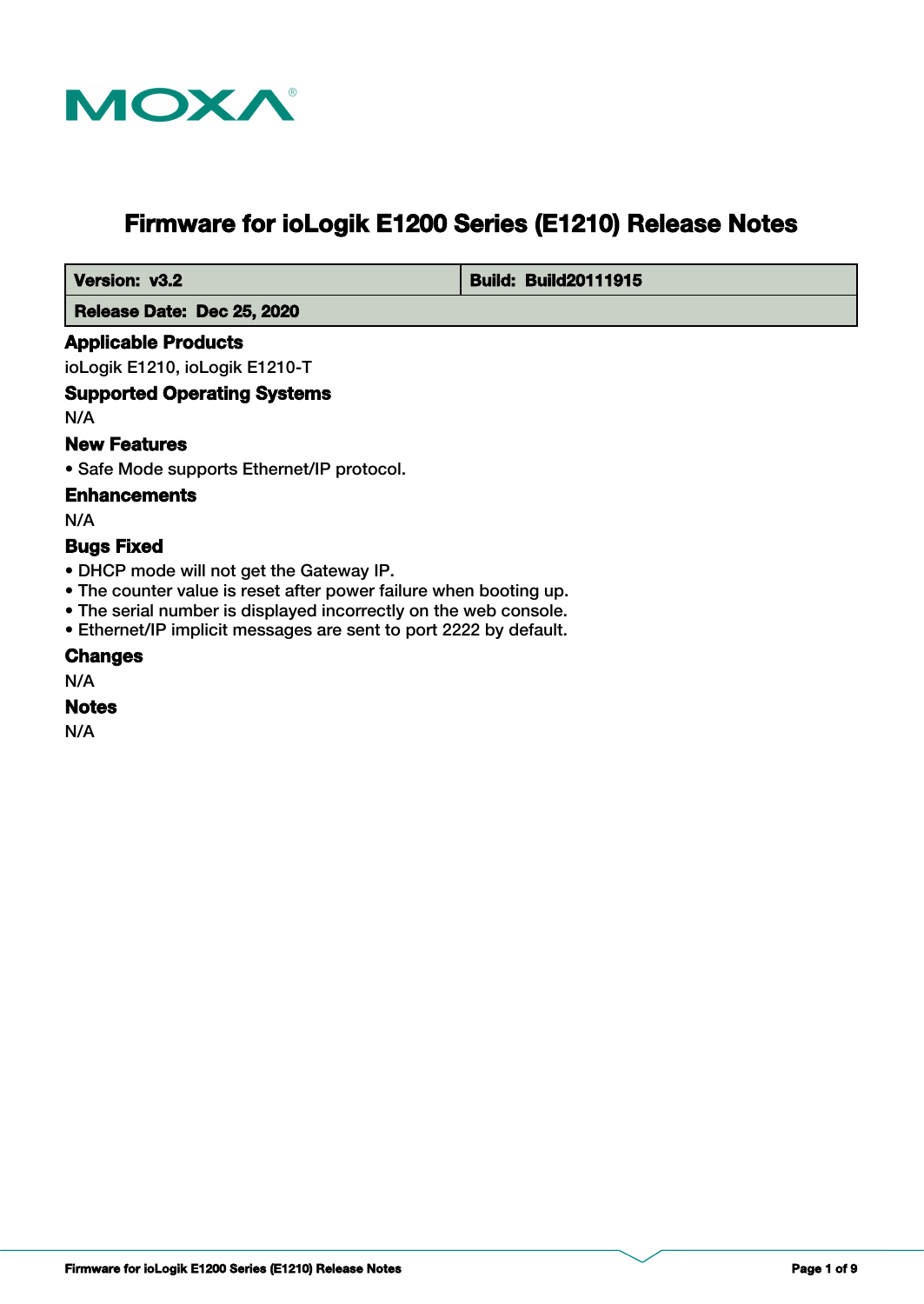

#### **Version: v3.1 Build: Build: Build19110615**

 **Release Date: Nov 25, 2019**

#### **Applicable Products**

ioLogik E1210, ioLogik E1210-T

### **Supported Operating Systems**

N/A

#### **New Features**

- EtherNet/IP registration on Moxa's licensing website is no longer required.
- Added case insensitive content-length for RESTful API.

### **Enhancements**

N/A

### **Bugs Fixed**

- Fixed inaccurate counter value when using Modbus to start a pulse (E1210/E1212/E1213).
- Fixed opposite on/off pulse width display on web console (E1211/E1212/E1214).
- Fixed that the offset scaling value will reset after changing the Alias name (E1260).
- Fixed self-rebooting when entering URL in the browser for the configuration file.
- Fixed EDS file import connection error.

• Fixed failure when using save counter on power failure and reset counter at the same time (E1210/E1212/E1213).

- Fixed inaccurate counter value when using high frequency (E1210/E1212/E1213).
- Fixed that the trap community name is not included in the export file.
- Fixed that EtherNet/IP cannot use the "Set Attribute Single" service.
- Added an enable RESTful API setting in the configuration file.

### **Changes**

N/A

### **Notes**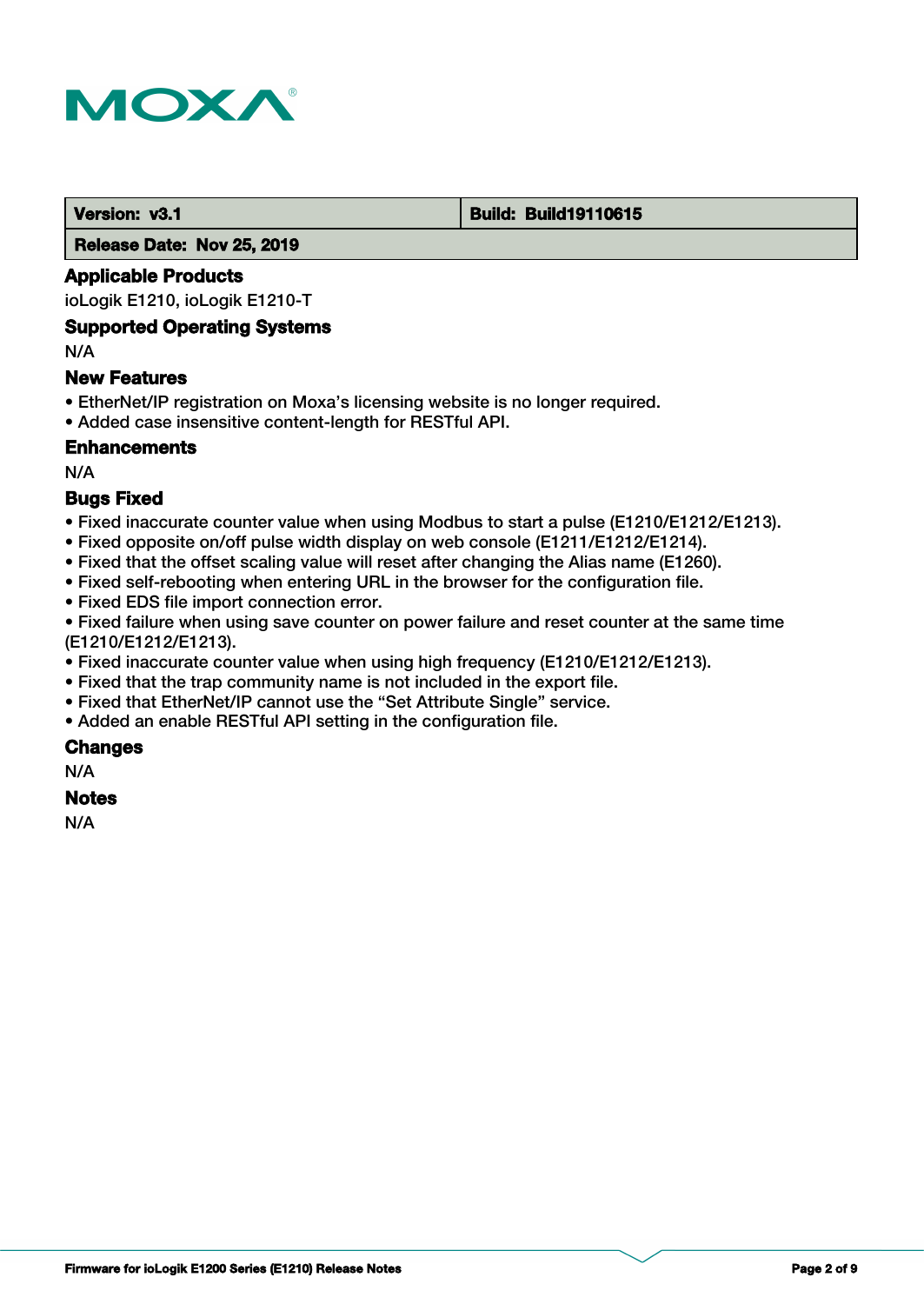

#### **Version: v3.0 Build: Build: Build17111512**

 **Release Date: Jan 16, 2018**

### **Applicable Products**

ioLogik E1210-T, ioLogik E1210

### **Supported Operating Systems**

N/A

#### **New Features**

- Added OPTIONS method for RESTful API.
- Added quick access URI for RESTful API.

### **Enhancements**

- Added SNMP Trap Community Setting to the web console.
- Added a note on the password settings page that passwords are limited to 16 characters.

#### **Bugs Fixed**

- Fixed DHCP lease time did not ask for extension when half of the lease time elapsed.
- Closed IP forwarding function (Port 0).
- Closed UDP Port 161 when SNMP agent is disabled.
- Fixed RESTful API header case-sensitive issue.
- Fixed invalid token issue on login page when using Firefox.

#### **Changes**

N/A

### **Notes**

• This version of the firmware only works with ioSearch v2.0 or later versions.

• To prevent system failure, only update the next or the previous released firmware version to prevent from system failure.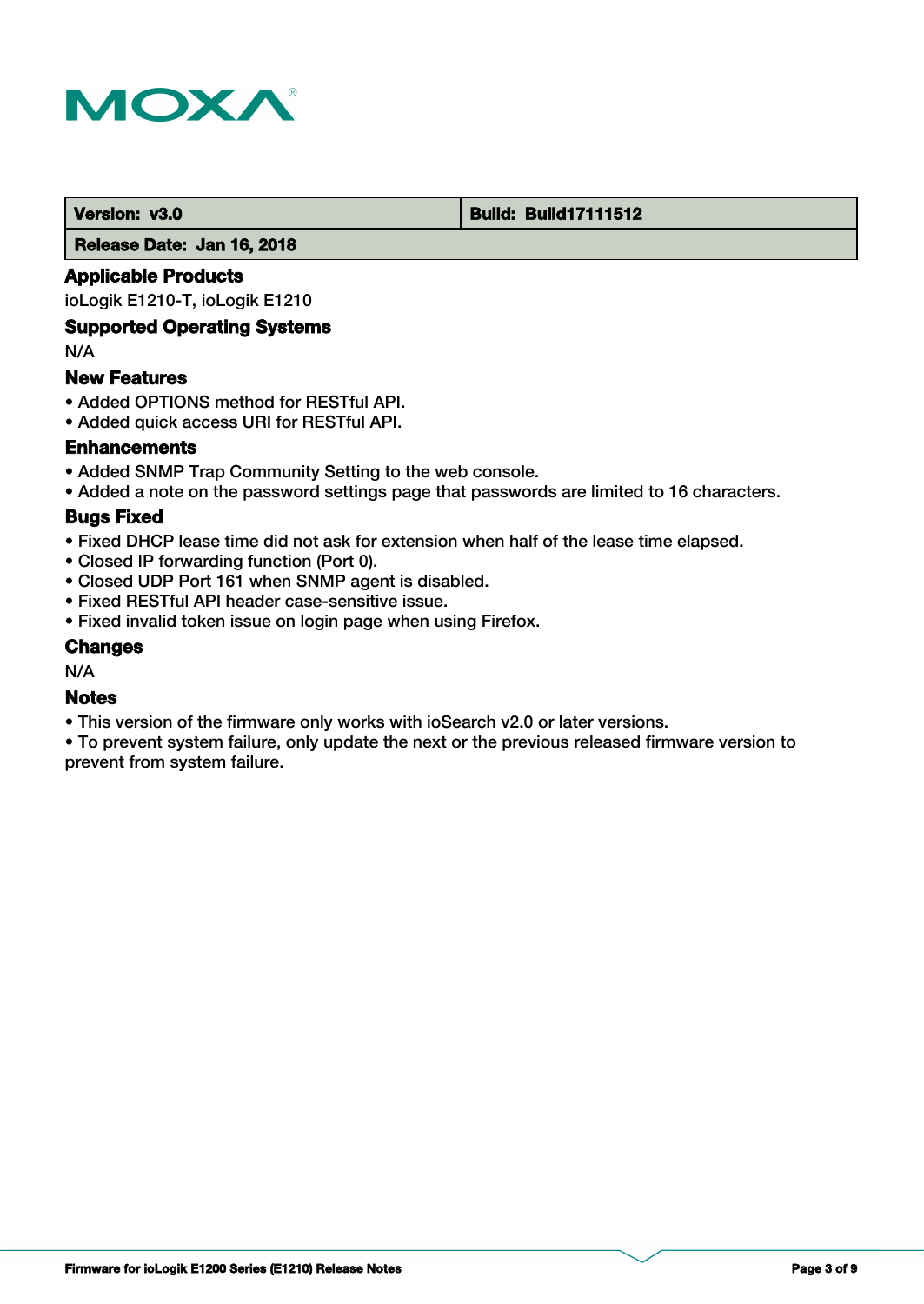

#### **Version: v2.5 Build: Build: Build16091211**

 **Release Date: N/A**

### **Applicable Products**

ioLogik E1210, ioLogik E1210-T

#### **Supported Operating Systems**

N/A

#### **New Features**

- Added the EtherNet/IP protocol.
- Added RESTful API.
- Added new registers for the Modbus/TCP protocol.
- Added new OIDs for the SNMP protocol.
- Modbus, EtherNet/IP, and RESTful services can be disabled (enabled by default).
- Added sending heartbeat to port 9500 of MX-AOPC UA Server after the heartbeat function is enabled.
- Increased password length from 8 to 16 characters.
- Added a function to check special characters to prevent Cross-Site Scripting.
- Passwords are now sent using the POST method instead of the GET method.

### **Enhancements**

N/A

#### **Bugs Fixed**

• Fixed file transfer problems when using the Chrome browser (e.g., firmware update, configuration import or export).

#### **Changes**

N/A

#### **Notes**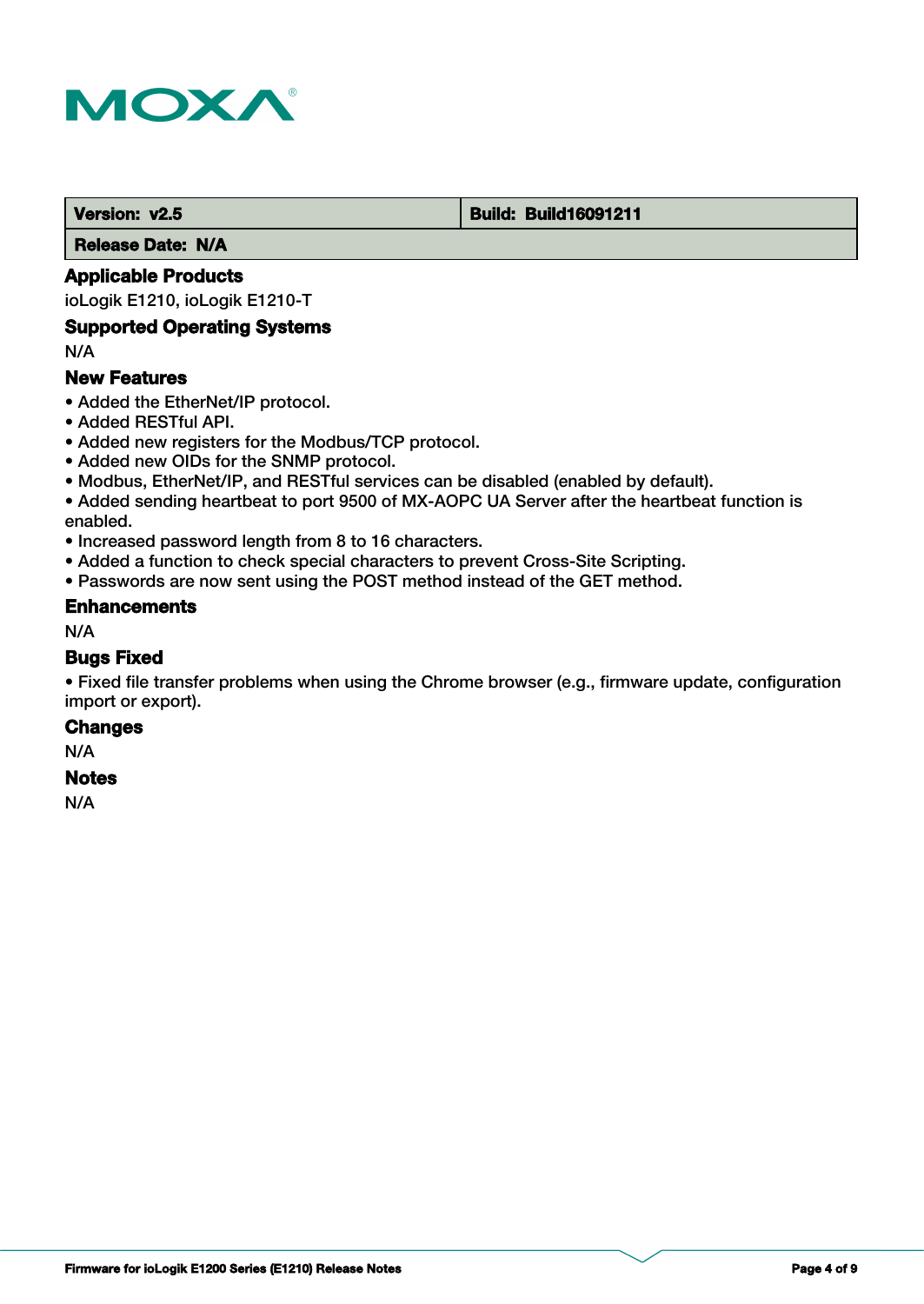

| Version: v2.4                                               | <b>Build: Build16053018</b> |  |
|-------------------------------------------------------------|-----------------------------|--|
| <b>Release Date: N/A</b>                                    |                             |  |
| <b>Applicable Products</b>                                  |                             |  |
| ioLogik E1210, ioLogik E1210-T                              |                             |  |
| <b>Supported Operating Systems</b>                          |                             |  |
| N/A                                                         |                             |  |
| <b>New Features</b>                                         |                             |  |
| • Improved protocol efficiency for the ioLogik 2500 Series. |                             |  |
| <b>Enhancements</b>                                         |                             |  |
| N/A                                                         |                             |  |
| <b>Bugs Fixed</b>                                           |                             |  |
| N/A                                                         |                             |  |
| <b>Changes</b>                                              |                             |  |
| N/A                                                         |                             |  |
| <b>Notes</b>                                                |                             |  |
| N/A                                                         |                             |  |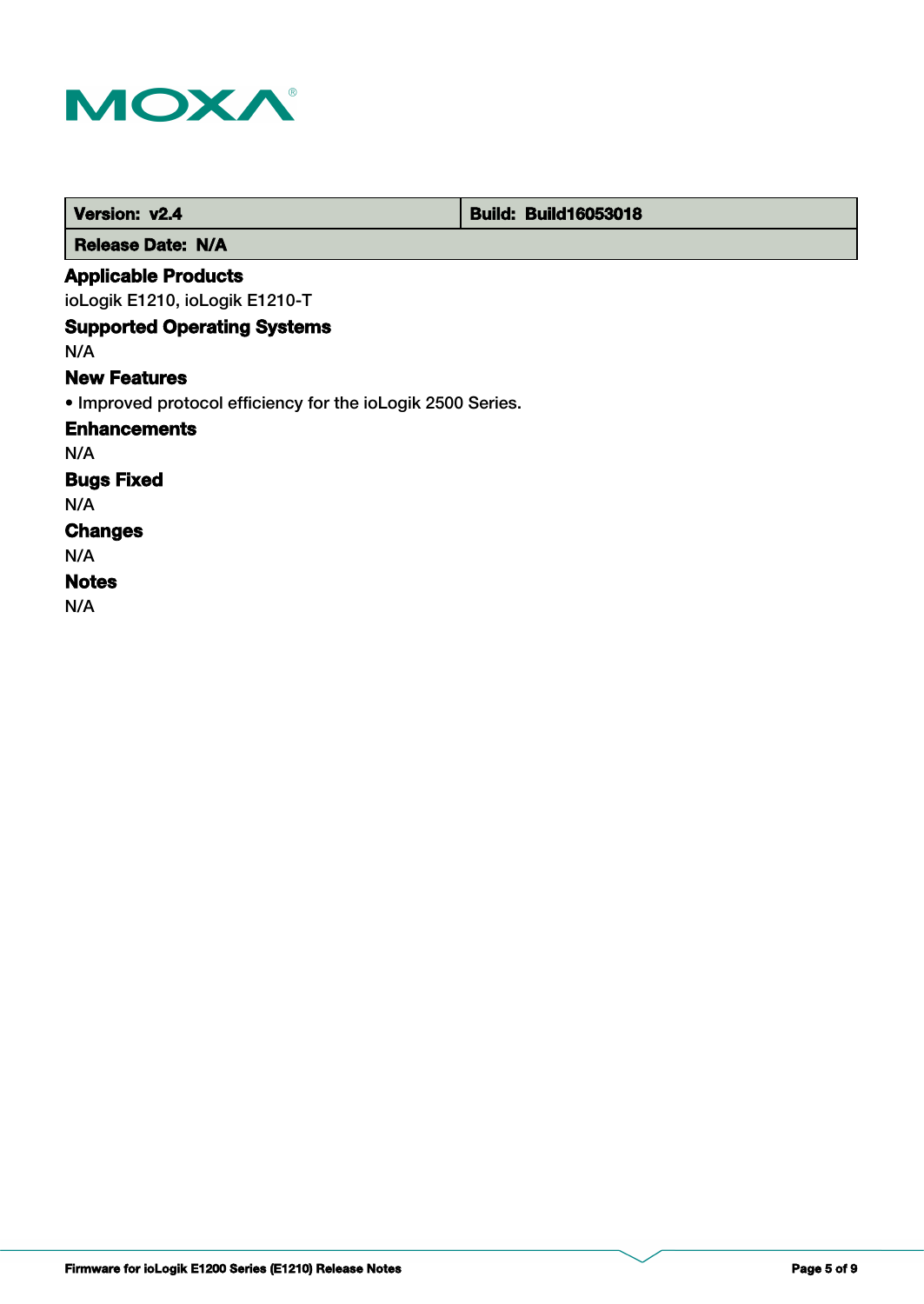

#### **Version: v2.3 Build: Build: Build15031013**

 **Release Date: N/A**

### **Applicable Products**

ioLogik E1210, ioLogik E1210-T

### **Supported Operating Systems**

N/A

#### **New Features**

- Supports ioLogik 2500 expansion mode.
- Supports setting an initial value for a counter.

### **Enhancements**

N/A

### **Bugs Fixed**

- Unable to disable the P2P heartbeat interval.
- When the P2P client heartbeat is larger than 256 the time interval is incorrect.

#### **Changes**

N/A

#### **Notes**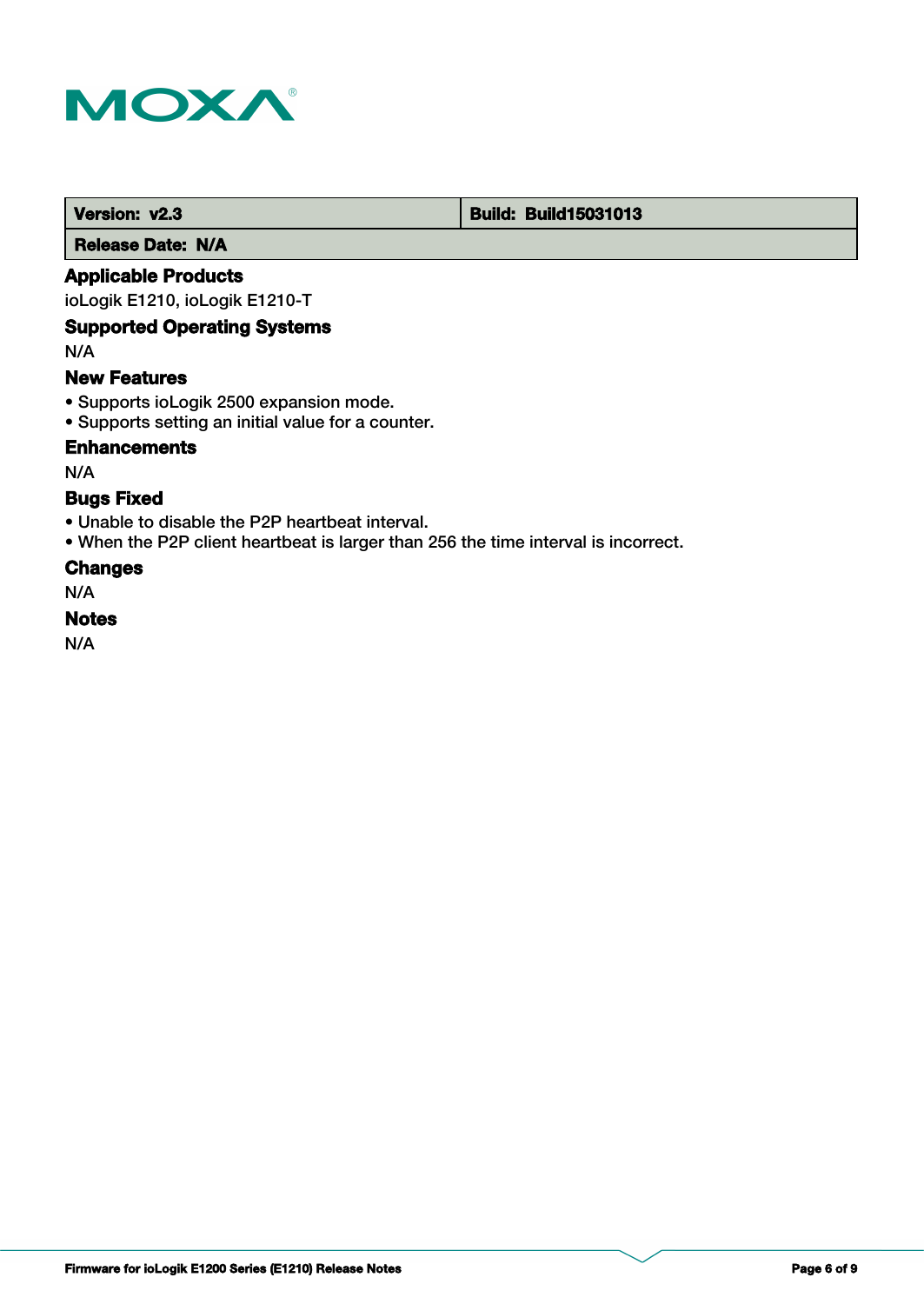

#### **Version: v2.0 Build: Build: Build13041515**

 **Release Date: N/A**

### **Applicable Products**

ioLogik E1210-T, ioLogik E1210

### **Supported Operating Systems**

N/A

#### **New Features**

- Supports SNMP protocol.
- Added P2P heartbeat function.

### **Enhancements**

N/A

### **Bugs Fixed**

• The counter storage is deleted when the power fails.

### **Changes**

N/A

### **Notes**

- This version of firmware only works with ioSearch v1.5 or later versions.
- Use the web console when upgrading the firmware from v1.0 to v1.10.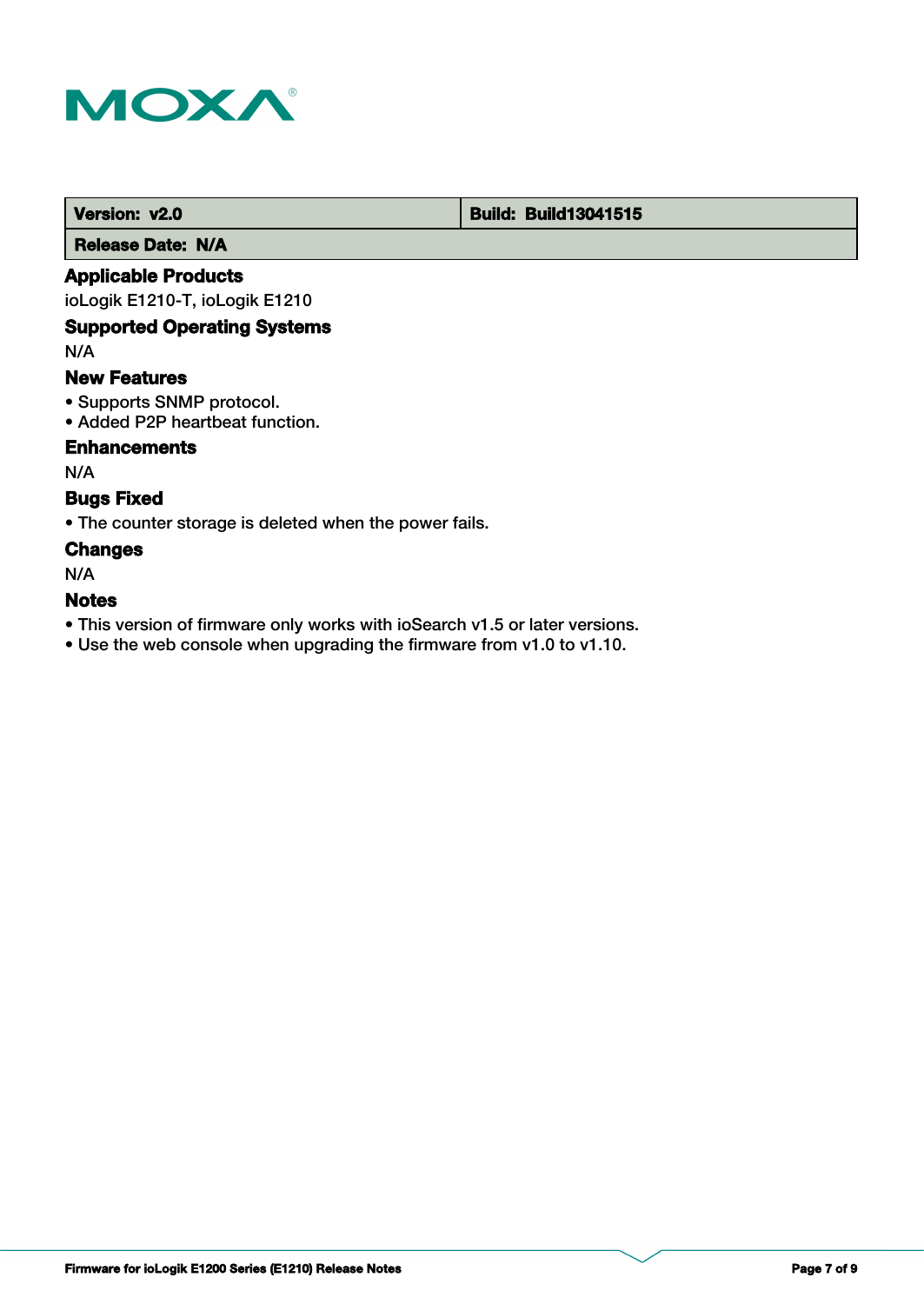

|                            | Version: v1.9            | <b>Build: Build11112413</b> |
|----------------------------|--------------------------|-----------------------------|
|                            | <b>Release Date: N/A</b> |                             |
| <b>Applicable Products</b> |                          |                             |
| .<br>.                     |                          |                             |

ioLogik E1210, ioLogik E1210-T

## **Supported Operating Systems**

N/A

### **New Features**

N/A

#### **Enhancements**

• Ensured that the system works properly after unstable power conditions.

**Bugs Fixed**

N/A

# **Changes**

N/A

### **Notes**